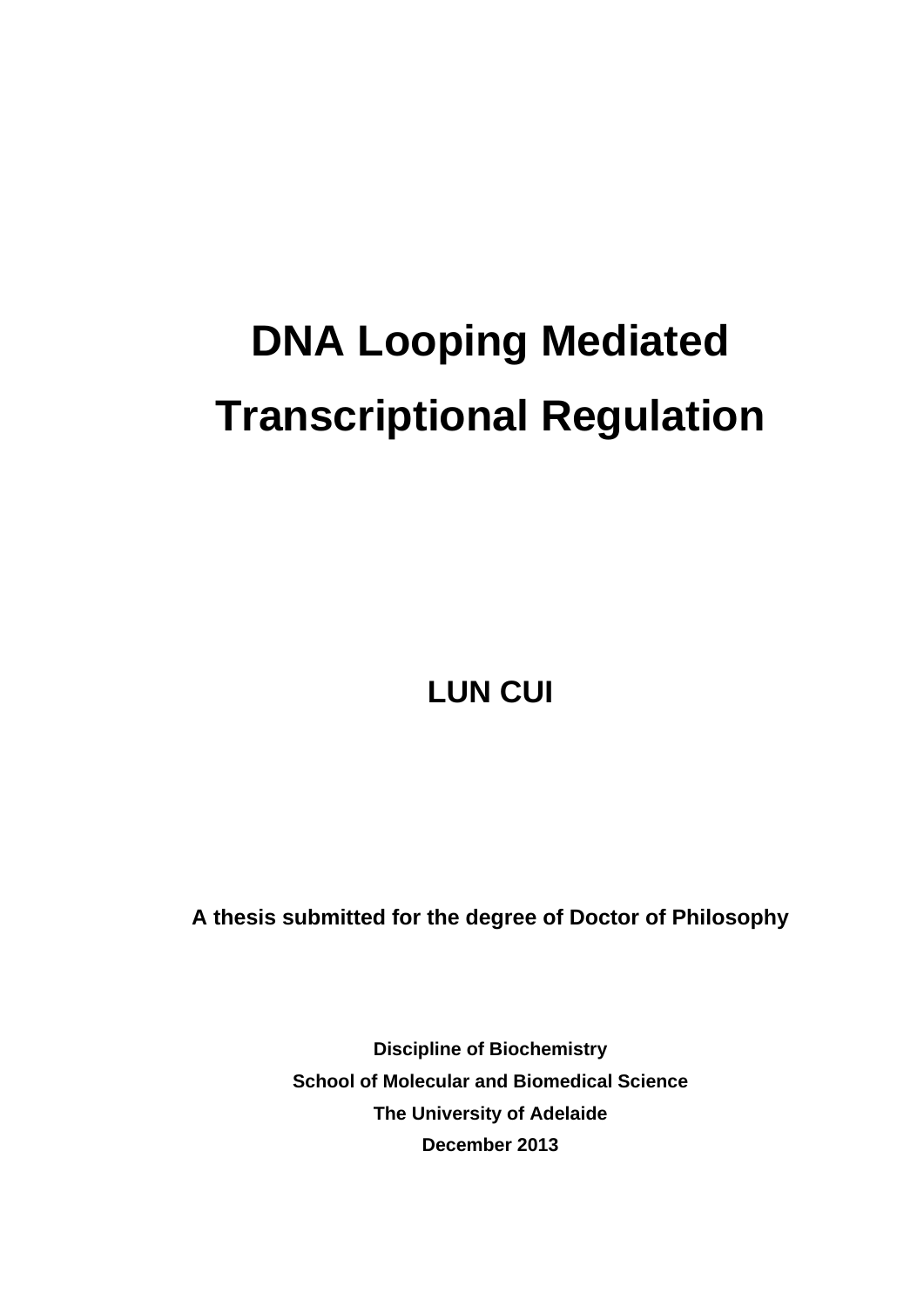## **Contents**

### **Abstract**

#### **Declaration**

#### **List of Publications**

#### **Acknowledgements**

### **Chapter 1: Introduction**

DNA looping and transcriptional regulation

DNA looping mediated transcriptional regulation in phage lambda

Measuring the efficiency of long-range DNA looping

Synthetic biology tools for DNA integration into bacterial chromosome

**Chapter 2: Enhancer-like long-range transcriptional activation** 

### **by λ CI-mediated DNA looping**

**Chapter 3: Bacteriophage λ repressor mediates the formation** 

**of a complex enhancer-like structure**

**Chapter 4: Quantitation of DNA tethering in long-range DNA** 

**looping in vivo and in vitro using the Lac and λ repressor** 

**Chapter 5: One-step cloning and chromosomal integration of DNA** 

**Chapter 6: Repurposing site-specific recombinases for synthetic biology** 

**Chapter 7: Conclusions and Future Directions**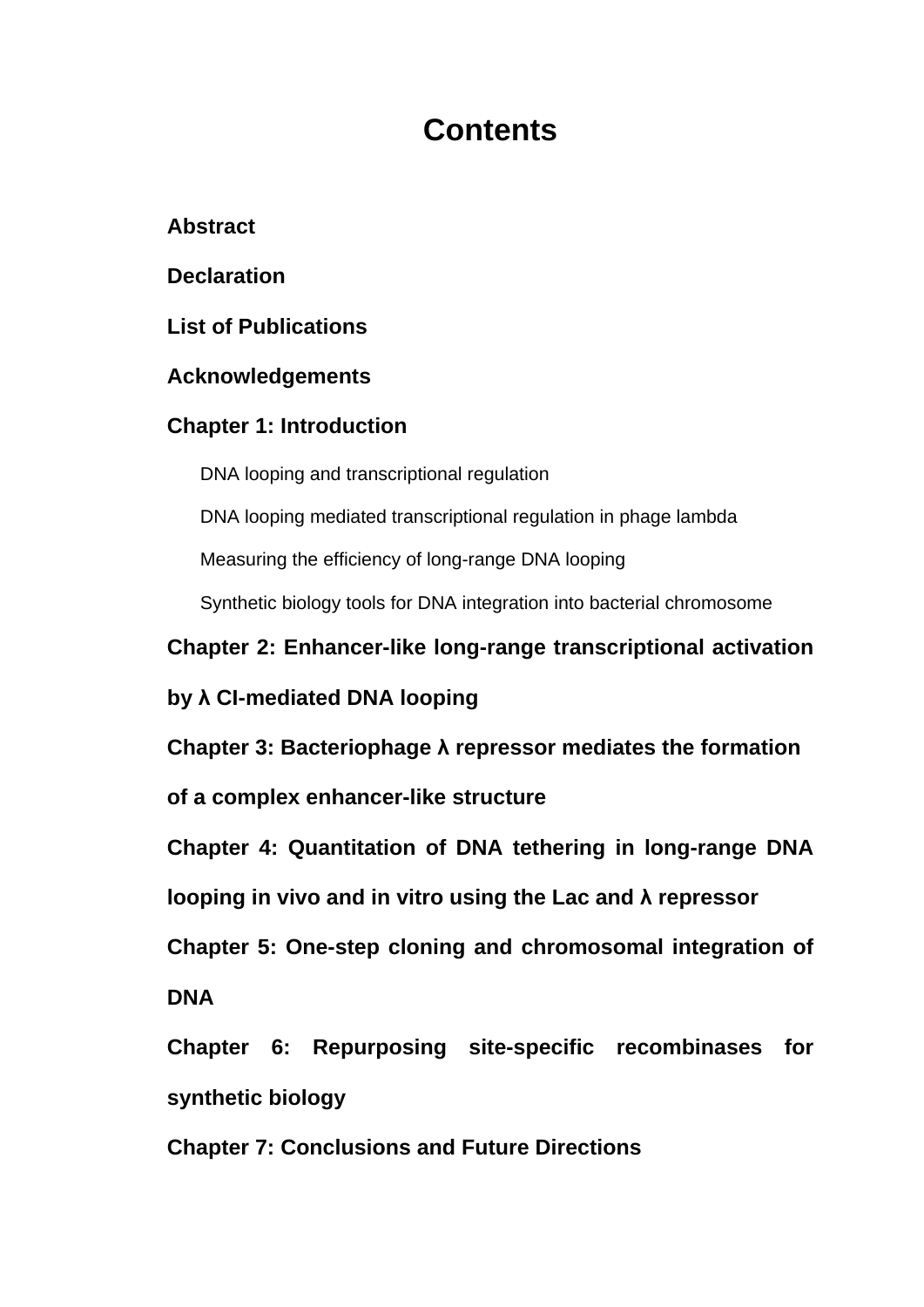**Chapter 8: References for chapters 1 and 6**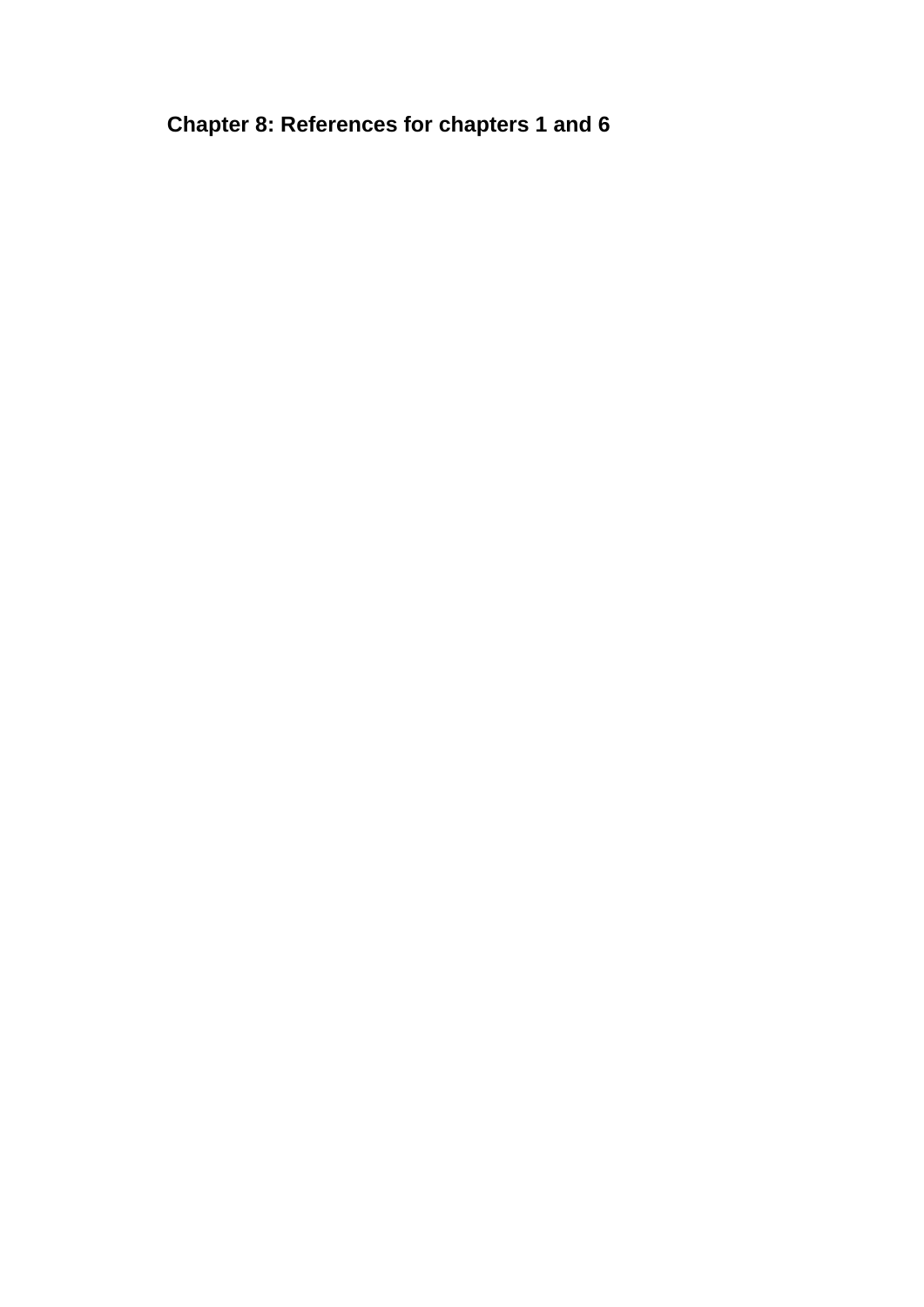### **Abstract**

Protein binding to DNA sequences is the foundation of transcriptional regulation. By binding at specific DNA sequences, such as promoters, proteins can recruit other proteins to regulate gene transcription. Some proteins, which bind at separated DNA binding sites, can interact via the formation of a DNA loop. DNA looping is essential in many processes, such as replication, recombination and gene regulation. In prokaryotic systems, DNA looping is involved in some genetic switches, which can control bacteriophage lysogenic/lytic pathways or bacterial catabolic pathways. Small DNA loops are essential for effective repression of several operons in bacteria. In eukaryotic systems, enhancers are distal gene regulatory elements, which can be located far away from the promoter. The formation of DNA looping is thought to be necessary for the function of enhancers.

Bacteriophage  $\lambda$  CI repressor activates the transcription of its own gene, while the CI mediated looping represses its own transcription. This DNA looping mediated long-range repression improves the efficiency of the lambda lysogenic/lytic switch. However, evidence in the literature suggests an additional activation effect of  $\lambda$  CI DNA looping. In Chapters 2 and 3, I investigated this long-range  $\lambda$  CI DNA looping mediated transcriptional activation. By using a synthetic  $\lambda$  CI DNA looping reporter system, I confirmed that  $\lambda$  CI DNA looping can mediate enhancer-like long-range transcriptional activation. In vivo experiments showed that the λ PRM promoter was activated by the α C-terminal domain (CTD) of RNA polymerase contacting an UP element located 2.3 kilobases away from the PRM promoter. A physicochemical model of the in vivo data showed that an RNA polymerase α subunit recruitment mechanism could fully explain this activation effect. DNAprotein structural modelling found that the bending of linker sequence between OL2 and the UP element is required for the contact.

The efficiency of long range DNA looping has been studied in Chapter 4. In vivo Lac looping and lambda CI DNA looping constructs were used to generate data for calculating DNA looping efficiency. DNA loop sizes ranging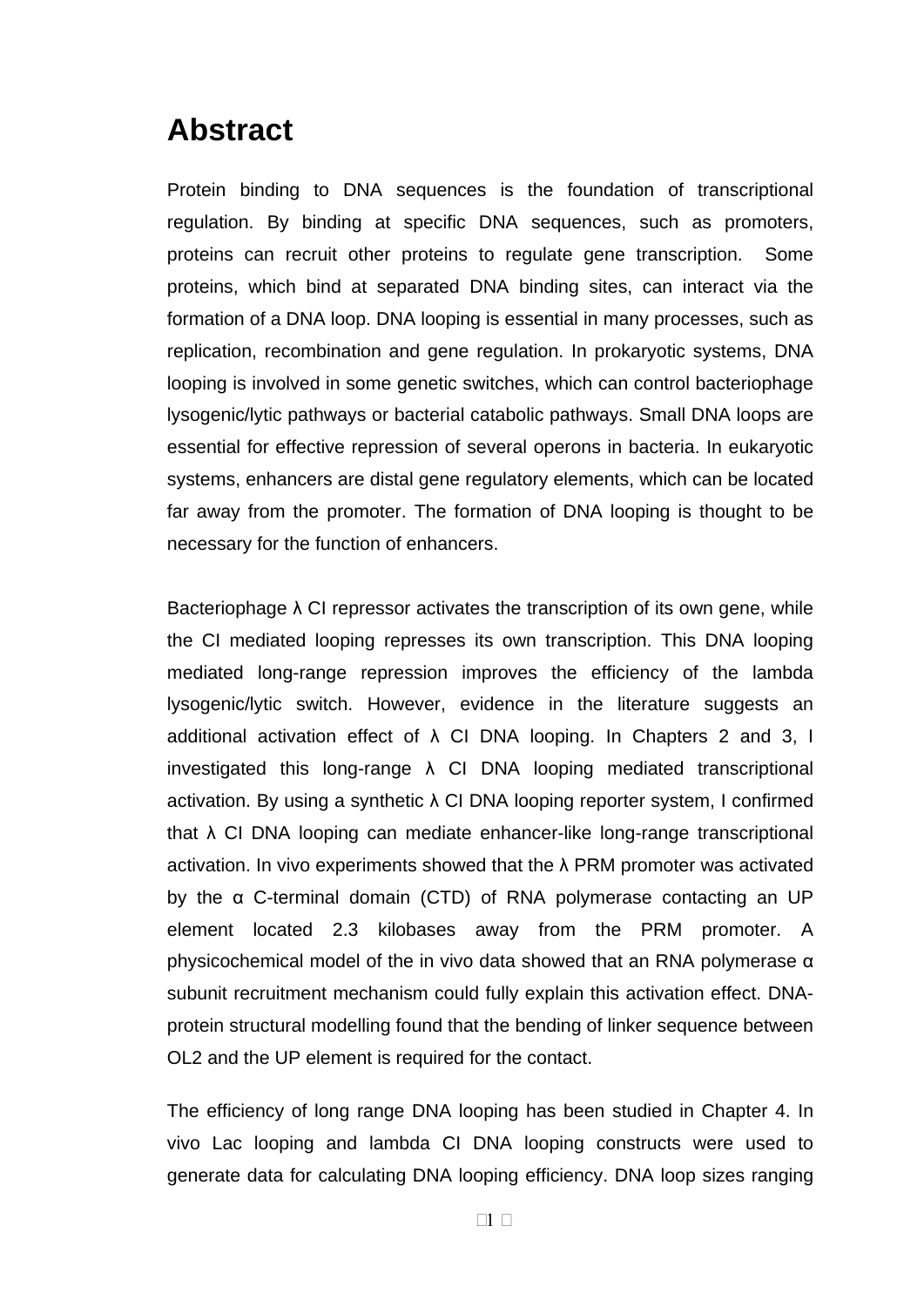from 250 bp to 10000 bp were tested. Tethered particle motion (TPM) experiments, performed by our collaborators, generated in vitro DNA looping data by using Lac mediated DNA loops ranging from 600 bp to 3200 bp. Based on these in vitro and in vitro data, mathematical modelling calculated DNA looping parameters for understanding DNA looping efficiency.

The insertion of DNA looping constructs into the *E.coli* chromosome (by using a bacteriophage integrase based approach) also led us to make a one-step integration system (OSIP), described in Chapter 5. The OSIP system is a set of OSIP plasmids, which can mediate one-step bacterial chromosomal integration of DNA sequences. The cloning module of each OSIP plasmid has both the integrase gene and corresponding att sequences, which are required for integrating the OSIP plasmid into the bacterial chromosome. An integration protocol, called clonetegration, was developed by coupling the OSIP system with in vitro isothermal DNA assembly. Clonetegration bypasses plasmid propagation and purification procedures by transferring assembly products directly into target competent cells.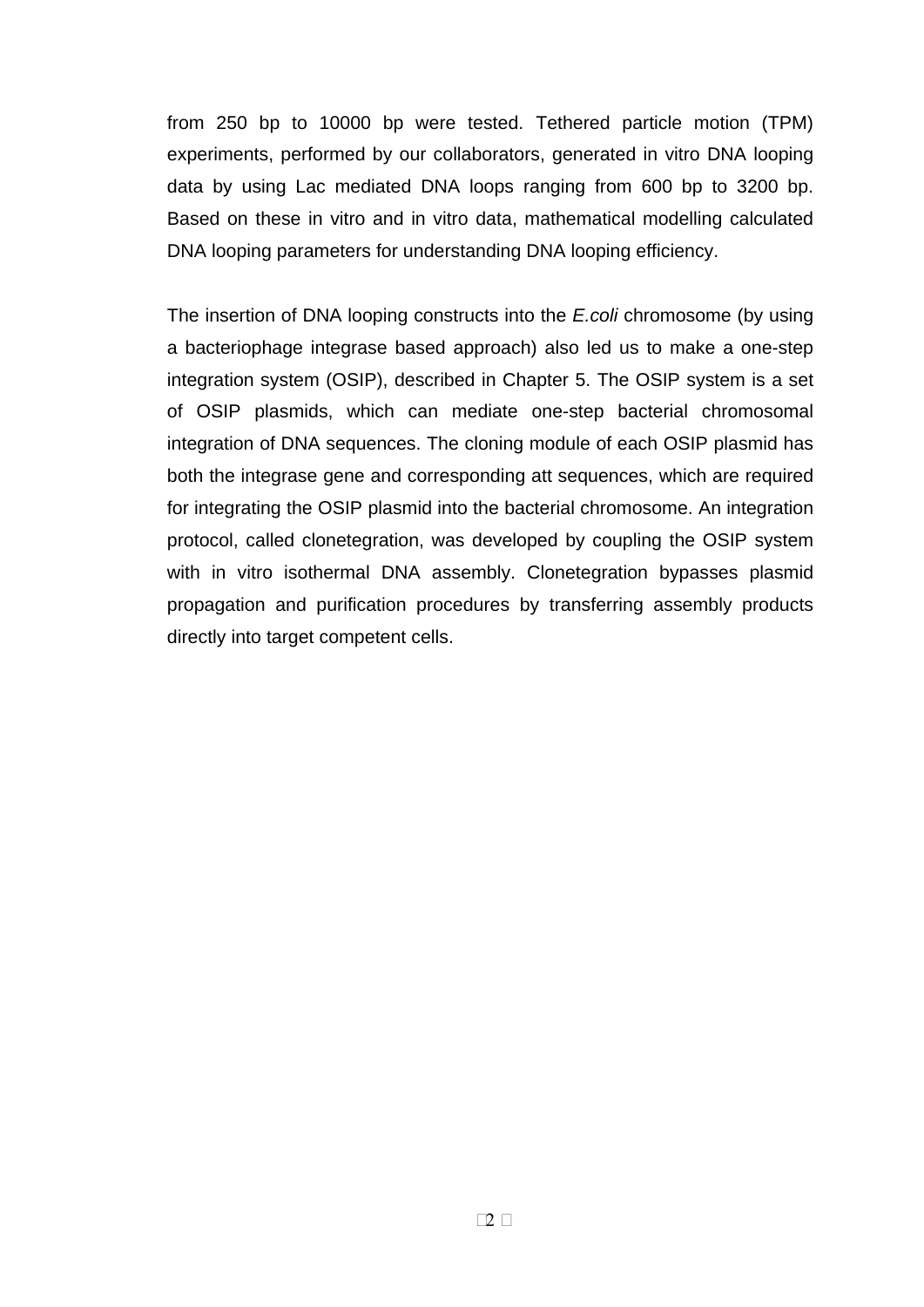### **Declaration**

I certify that this work contains no material which has been accepted for the award of any other degree or diploma in any university or other tertiary institution to LUN CUI and, to the best of my knowledge and belief, contains no material previously published or written by another person, except where due reference has been made in the text.

I give consent to this copy of my thesis when deposited in the University Library, being made available for loan and photocopying, subject to the provisions of the Copyright Act 1968.

The author acknowledges that copyright of published works contained within this thesis resides with the copyright holder(s) of those works.

I also give permission for the digital version of my thesis to be made available on the web, via the University's digital research repository, the Library catalogue and also through web search engines, unless permission has been granted by the University to restrict access for a period of time.

Signed \_\_ \_ \_ \_ \_ \_ \_ \_ \_ \_ Date  $\frac{05}{22}$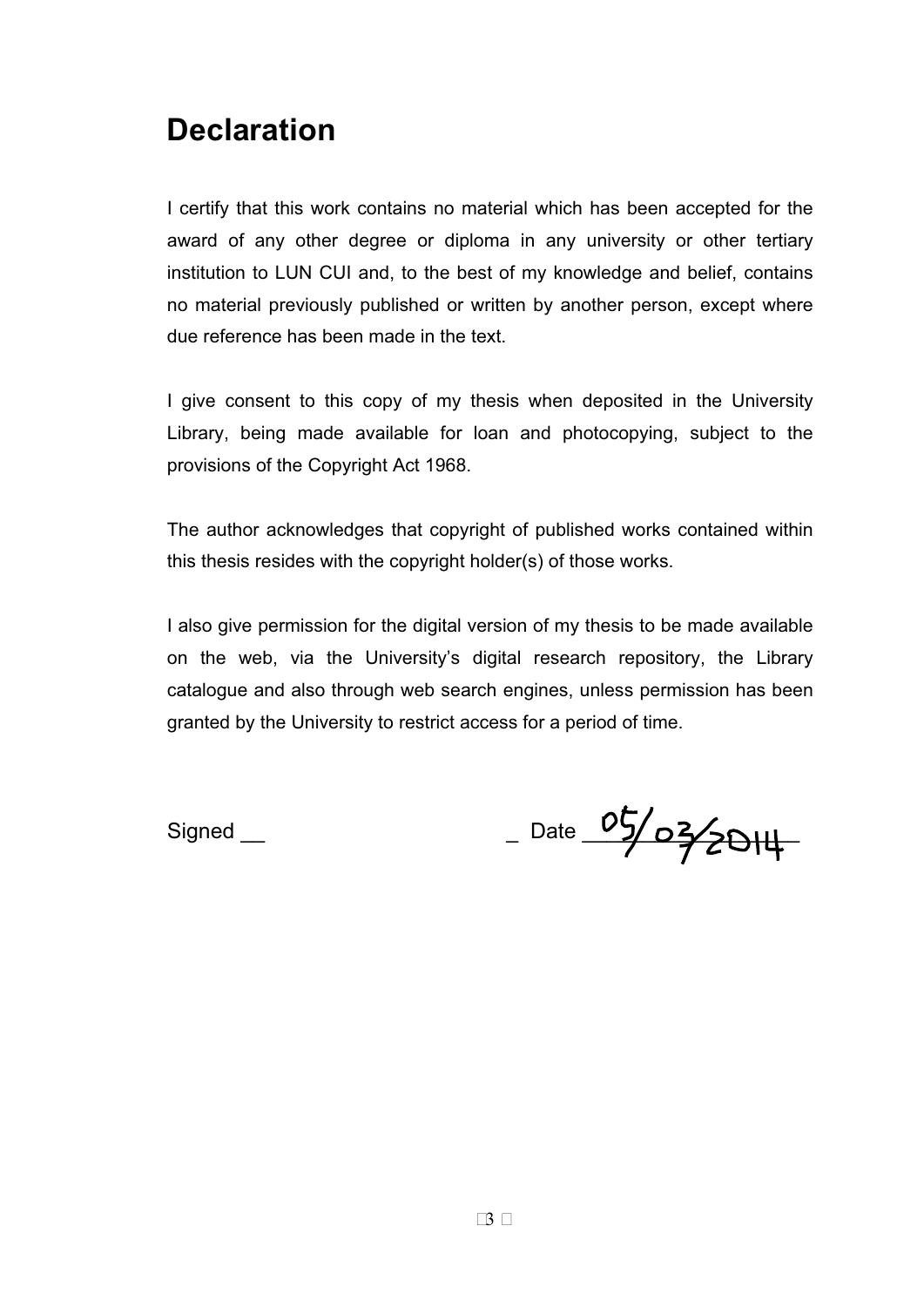### **List of Publications**

- 1. **Cui, L.<sup>1</sup>** , Murchland, I.1 , Shearwin, K. E., and Dodd, I. B. (2013) Enhancer-like long-range transcriptional activation by λ CI-mediated DNA looping. *Proc Natl Acad Sci U S A* 110, 2922-2927. Copyright © 2013 National Academy of Sciences
- 2. **Cui, L.**, Murchland, I., Dodd, I. B., Shearwin, K. E. (2013) Bacteriophage lambda repressor mediates the formation of a complex enhancer-like structure. *Transcription*, 4(5). Copyright © 2013 Landes Bioscience
- 3. Priest, D. G., **Cui, L.**, Kumar, S., Dunlap, D., Dodd, I. B., and Shearwin, K. E. (2013) Quantitation of the DNA tethering effect in long-range DNA looping in vivo and in vitro using the Lac and λ repressors. *Proc Natl Acad Sci U S A*, doi:10.1073/pnas.1317817111. (Online Early Edition) Copyright © 2014 National Academy of Sciences
- 4. St-Pierre, F.<sup>1</sup>, Cui, L.<sup>1</sup>, Priest, D. G., Endy, D., Dodd, I. B., and Shearwin, K. E. (2013) One-Step Cloning and Chromosomal Integration of DNA. *ACS Synthetic Biology,* 2 537-541. Copyright © 2013 American Chemical Society
- 5. **Cui, L.‡** , St-Pierre, F.‡ and Shearwin, K. E. (2013) Repurposing sitespecific recombinases for synthetic biology. *Future Microbiology*, 8(11) 1361-1364.

Copyright © 2013 Future Medicine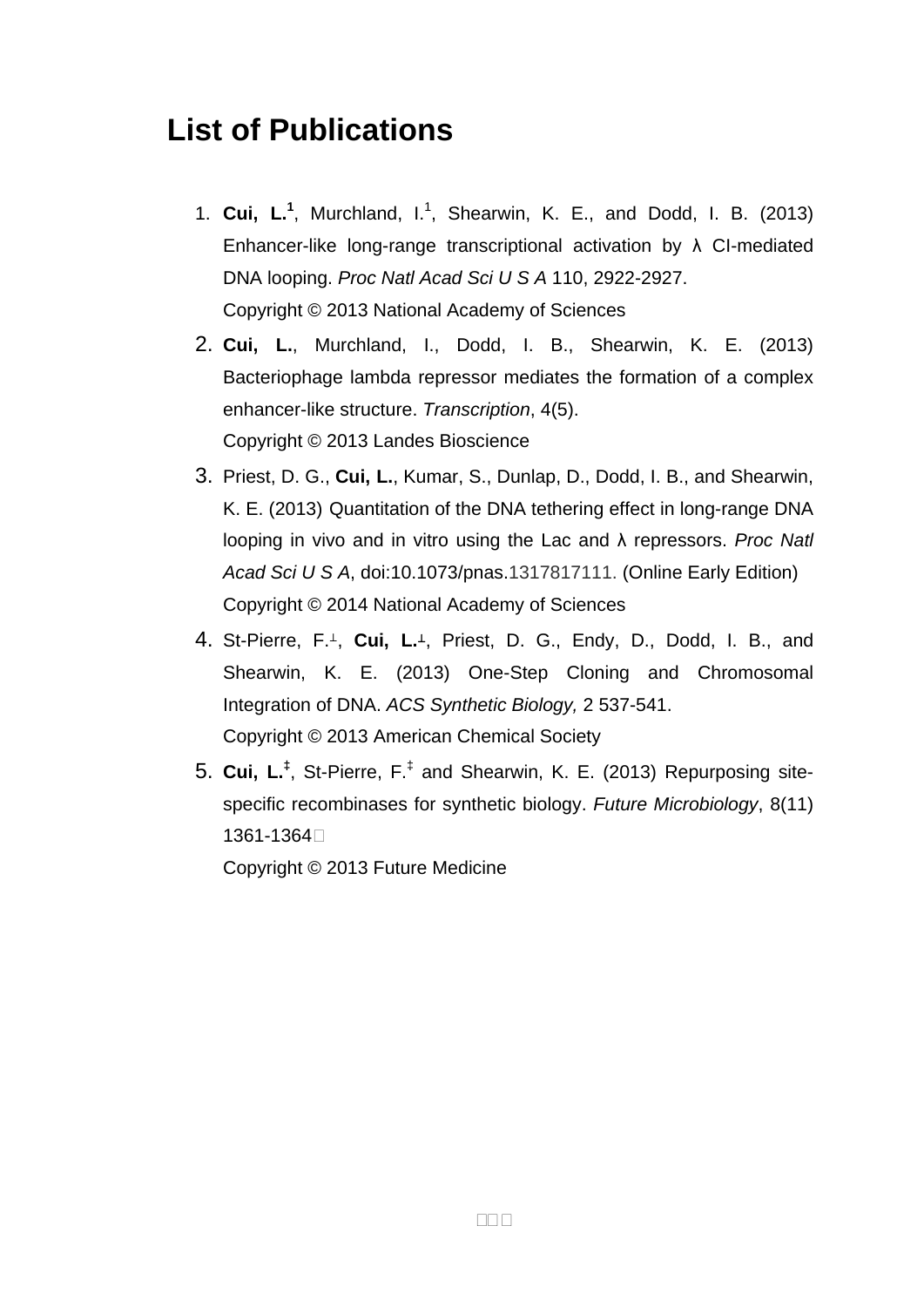# **Acknowledgements**

#### **I would like to express my sincere gratitude to the following people:**

- Dr. Keith Shearwin, for supervision and guidance, and for giving me opportunity and support to do this PhD.
- Dr. Ian Dodd, for supervision and guidance, and for giving me opportunity and support to do this PhD.
- Prof. Barry Egan, for support on this PhD, and help on my research proposal.
- Miss Ranran He, my friend, for inspiring and improving my spiritual momentum, for bringing me endless happiness, and for support on this PhD.
- Dr Francois St-Pierre, my collaborator in Stanford University, for help in the OSIP project, and suggestions on finding postdoctoral position.
- Dr. Iain Murchland, David Priest, Julian Pietsch, Dr. Andrew Hao, Dr. Linda Shearwin, Kaitlyn Tepper, Dr. Alex Ahlgren-Berg, Erin Cutts, for support during this PhD.
- Dr. Yuqi Fan, my old friend, for suport on this PhD.
- Yun Luo, my older sister, for supporting me to study abroad. She died in a car accident in 2010. Here I express my deep sorry for her loss. You are always in my thoughts and prayers.
- Prof. Lianfu Deng, supervisor of my Masters degree in Ruijin Hospital, for supporting me to study abroad.

### **I would like to express my sincere thanks and appreciation to the following families:**

- My parents (Zusheng Cui, Cuilan Yu) and my old sister (Ping Cui) have made great sacrifice to support my study in China and in Australia. My parents support me on everything. My old sister has done a lot for me.
- My uncle (Xueming Yu)'s family, for support and help on my family.